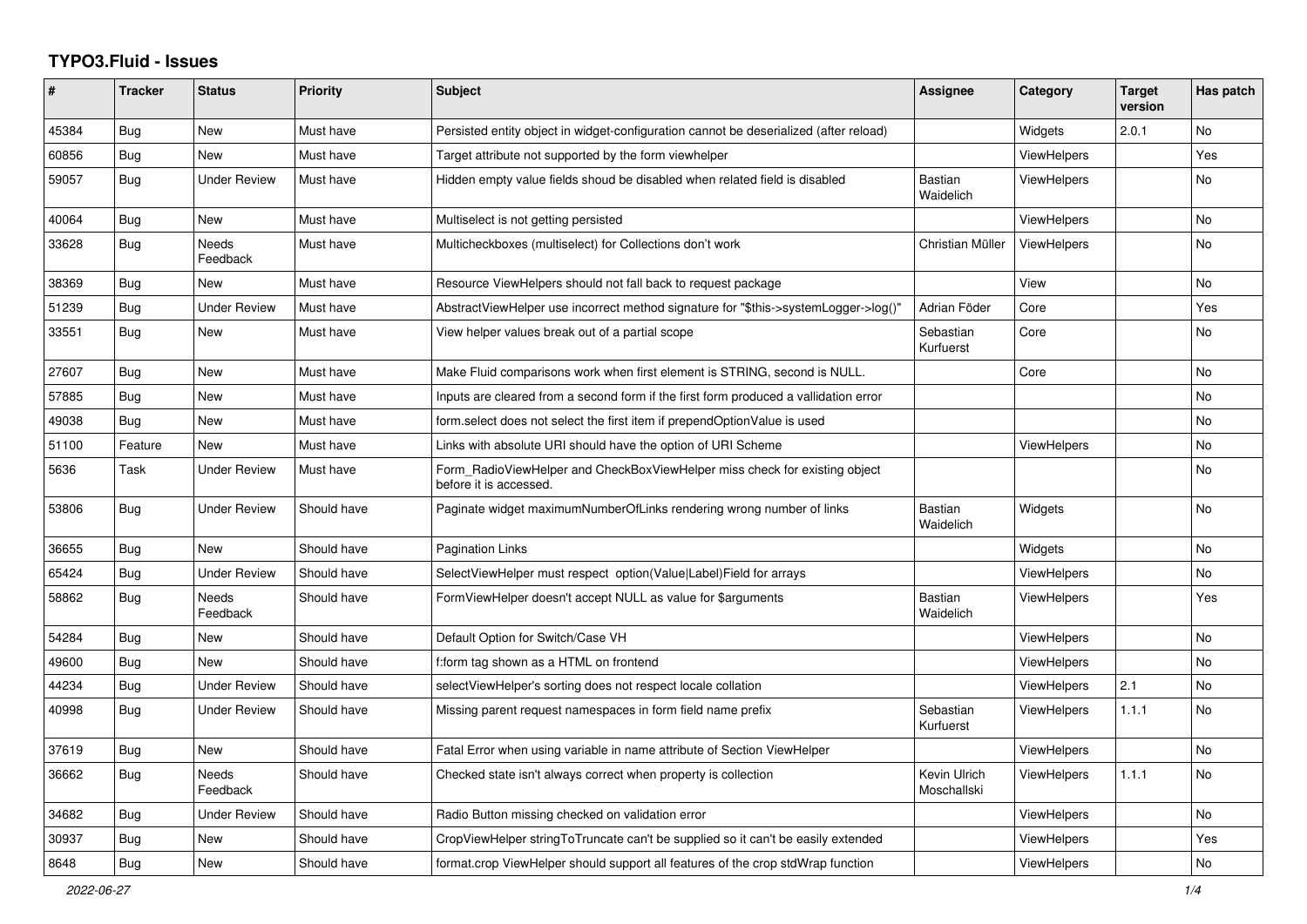| #     | <b>Tracker</b> | <b>Status</b>            | <b>Priority</b> | Subject                                                                                                     | <b>Assignee</b>        | Category    | <b>Target</b><br>version | Has patch |
|-------|----------------|--------------------------|-----------------|-------------------------------------------------------------------------------------------------------------|------------------------|-------------|--------------------------|-----------|
| 46289 | Bug            | <b>Needs</b><br>Feedback | Should have     | Enable Escaping Interceptor in XML request format                                                           |                        | View        | 2.0.1                    | No        |
| 39990 | Bug            | New                      | Should have     | Same form twice in one template: hidden fields for empty values are only rendered<br>once                   |                        | Core        |                          | No        |
| 12863 | Bug            | New                      | Should have     | Attributes of a viewhelper can't contain a '-'                                                              | Sebastian<br>Kurfuerst | Core        |                          | No        |
| 3481  | Bug            | New                      | Should have     | Use ViewHelperVariableContainer in PostParseFacet                                                           |                        | Core        |                          | No        |
| 58983 | <b>Bug</b>     | New                      | Should have     | format.date does not respect linebreaks and throws exception                                                |                        |             |                          | No        |
| 58921 | <b>Bug</b>     | New                      | Should have     | f:form.* VHs crash if NOT inside f:form but followed by f:form                                              |                        |             |                          | No        |
| 55008 | Bug            | <b>Under Review</b>      | Should have     | Interceptors should be used in Partials                                                                     | Christian Müller       |             |                          | No        |
| 52591 | Bug            | New                      | Should have     | The Pagination Widget broken for joined objects                                                             |                        |             |                          | No        |
| 52536 | Bug            | <b>Under Review</b>      | Should have     | Errorclass not set if no property-attribute set                                                             |                        |             |                          |           |
| 52419 | <b>Bug</b>     | New                      | Should have     | Wrong PHPDocs notation for default value inline f:translate viewhelper                                      |                        |             | 2.0                      | No        |
| 50888 | Bug            | <b>Under Review</b>      | Should have     | WSOD by changing name of section and if Fluid caches are generated                                          |                        |             |                          | No        |
| 47006 | Bug            | <b>Under Review</b>      | Should have     | widget identifier are not unique                                                                            |                        |             |                          | No        |
| 28554 | Bug            | New                      | Should have     | (v4) implement feature flag to disable caching                                                              |                        |             |                          | No        |
| 28553 | Bug            | New                      | Should have     | improve XHProf test setup                                                                                   |                        |             |                          | No        |
| 28552 | Bug            | New                      | Should have     | (v5) write ViewHelper test for compiled run; adjust functional test to do two passes<br>(uncached & cached) |                        |             |                          | No        |
| 28551 | Bug            | Accepted                 | Should have     | (v4) backport VHTest                                                                                        | Sebastian<br>Kurfuerst |             |                          | No        |
| 28550 | <b>Bug</b>     | <b>New</b>               | Should have     | (v4) make widgets cacheable, i.e. not implement childnodeaccess interface                                   |                        |             |                          | No        |
| 28549 | Bug            | New                      | Should have     | make widgets cacheable, i.e. not implement childnodeaccess interface                                        |                        |             |                          | No        |
| 13045 | Bug            | New                      | Should have     | Entity decode of strings are different between if-conditions and output of variable                         |                        |             |                          |           |
| 31955 | Feature        | New                      | Should have     | f:uri.widget                                                                                                |                        | Widgets     |                          | No        |
| 60003 | Feature        | New                      | Should have     | Add required-Attribute to f:form.password                                                                   |                        | ViewHelpers |                          | No        |
| 43346 | Feature        | <b>Under Review</b>      | Should have     | Allow property mapping configuration via template                                                           | Karsten<br>Dambekalns  | ViewHelpers | 2.1                      | No        |
| 39936 | Feature        | New                      | Should have     | registerTagAttribute should handle default values                                                           |                        | ViewHelpers |                          | No        |
| 36410 | Feature        | New                      | Should have     | Allow templates to send arguments back to layout                                                            |                        | ViewHelpers |                          | No        |
| 5933  | Feature        | Accepted                 | Should have     | Optional section rendering                                                                                  | Sebastian<br>Kurfuerst | ViewHelpers |                          | No        |
| 46257 | Feature        | <b>Under Review</b>      | Should have     | Add escape sequence support for Fluid                                                                       |                        | Core        |                          | No        |
| 33394 | Feature        | Needs<br>Feedback        | Should have     | Logical expression parser for BooleanNode                                                                   | <b>Tobias Liebig</b>   | Core        |                          | No        |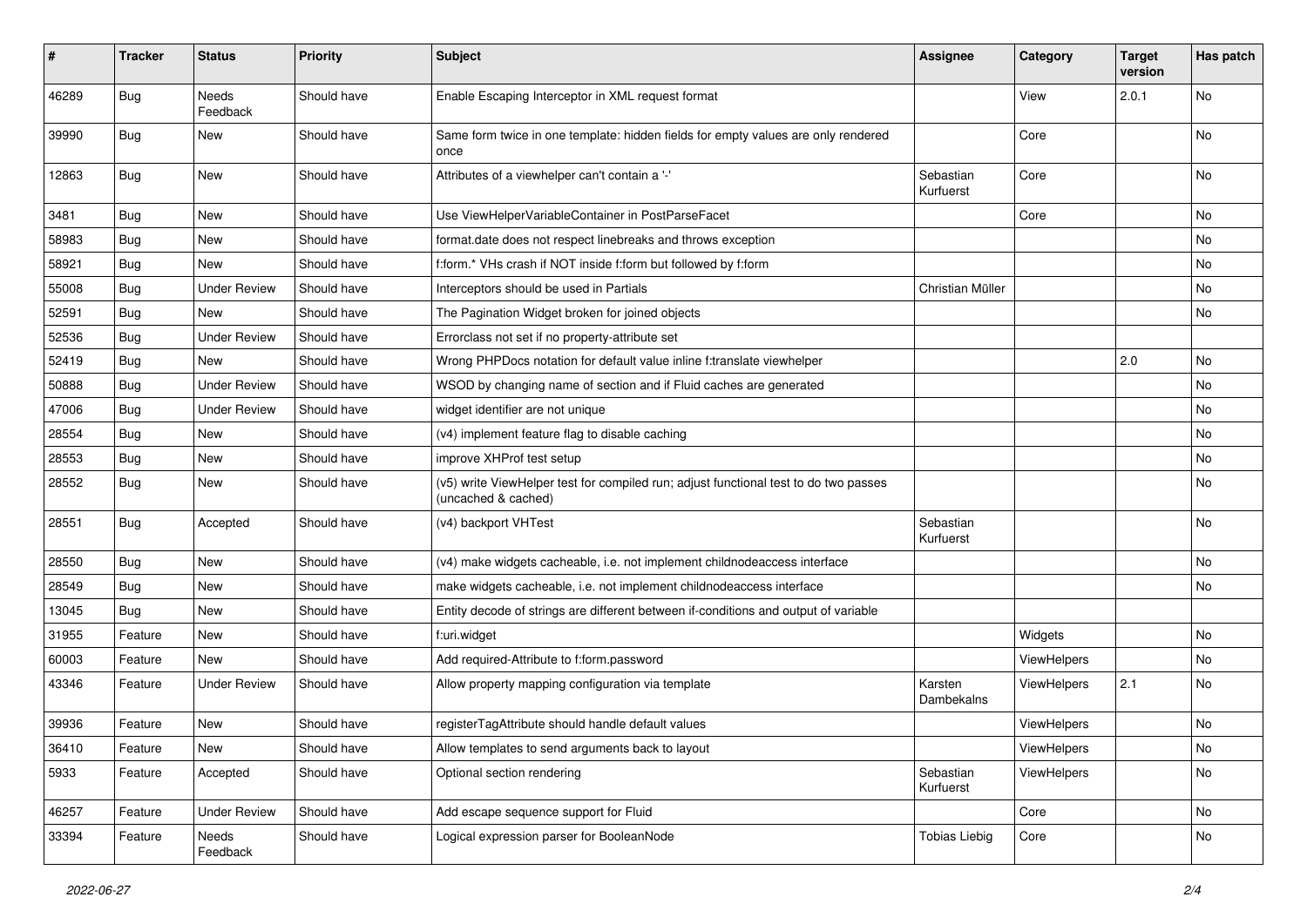| #     | <b>Tracker</b> | <b>Status</b>       | <b>Priority</b> | <b>Subject</b>                                                                                         | <b>Assignee</b>       | Category    | <b>Target</b><br>version | Has patch |
|-------|----------------|---------------------|-----------------|--------------------------------------------------------------------------------------------------------|-----------------------|-------------|--------------------------|-----------|
| 4704  | Feature        | New                 | Should have     | Improve parsing exception messages                                                                     |                       | Core        |                          |           |
| 60271 | Feature        | New                 | Should have     | Paginate viewhelper, should also support arrays                                                        |                       |             |                          | No        |
| 52640 | Feature        | <b>Under Review</b> | Should have     | Create an UnlessViewHelper as opposite to the IfViewHelper                                             | Marc Neuhaus          |             |                          | No        |
| 51277 | Feature        | New                 | Should have     | ViewHelper context should be aware of actual file occurrence                                           |                       |             |                          | No        |
| 49756 | Feature        | <b>Under Review</b> | Should have     | Select values by array key in checkbox viewhelper                                                      |                       |             |                          | No        |
| 46545 | Feature        | New                 | Should have     | Better support for arrays in options of SelectViewHelper                                               |                       |             |                          | No        |
| 45345 | Feature        | Needs<br>Feedback   | Should have     | Easy to use comments for fluid that won't show in output                                               |                       |             |                          |           |
| 45153 | Feature        | New                 | Should have     | f:be.menus.actionMenuItem - Detection of the current select option is insufficient                     |                       |             |                          | No        |
| 42397 | Feature        | New                 | Should have     | Missing viewhelper for general links                                                                   |                       |             |                          | No        |
| 40081 | Feature        | New                 | Should have     | Allow assigned variables as keys in arrays                                                             |                       |             |                          | No        |
| 38130 | Feature        | New                 | Should have     | Checkboxes and multiple select fields should have an assignable default value                          |                       |             |                          | No        |
| 37095 | Feature        | New                 | Should have     | It should be possible to set a different template on a Fluid TemplateView inside an<br>action          | Christopher<br>Hlubek |             |                          | No        |
| 33215 | Feature        | New                 | Should have     | RFC: Dynamic values in ObjectAccess paths                                                              |                       |             |                          | No        |
| 9514  | Feature        | New                 | Should have     | Support explicit Array Arguments for ViewHelpers                                                       |                       |             |                          |           |
| 3291  | Feature        | Needs<br>Feedback   | Should have     | Cacheable viewhelpers                                                                                  |                       |             |                          | No        |
| 54195 | Task           | New                 | Should have     | Rename and move FormViewHelper's errorClass value, currently 'f3-form-error'                           | Adrian Föder          | ViewHelpers |                          | No        |
| 10911 | Task           | New                 | Should have     | Tx_Fluid_ViewHelpers_Form_AbstractFormViewHelper->renderHiddenIdentityField<br>should be more reliable |                       | ViewHelpers |                          | No        |
| 9950  | Task           | New                 | Should have     | Binding to nested arrays impossible for form-elements                                                  |                       | ViewHelpers |                          |           |
| 8491  | Task           | Needs<br>Feedback   | Should have     | link.action and uri.action differ in absolute argument                                                 | Karsten<br>Dambekalns | ViewHelpers |                          | No        |
| 45394 | Task           | New                 | Should have     | Forwardport Unit test for standalone view                                                              |                       | View        |                          | No        |
| 43072 | Task           | New                 | Should have     | Remove TOKENS for adding templates fallback in Backporter                                              |                       | View        |                          | No        |
| 32035 | Task           | New                 | Should have     | Improve fluid error messages                                                                           |                       | Core        |                          | Yes       |
| 56237 | Task           | New                 | Should have     | in-line (Condition) ViewHelpers should not evaluate on parsing                                         |                       |             |                          | No        |
| 47669 | Task           | New                 | Should have     | FormViewHelper does not define the default request method                                              |                       |             |                          | No        |
| 46091 | Task           | Needs<br>Feedback   | Should have     | Show source file name and position on exceptions during parsing                                        |                       |             |                          | No        |
| 43071 | Task           | New                 | Should have     | Remove TOKENS for adding fallback teplates in B                                                        |                       |             |                          | No        |
| 42743 | Task           | New                 | Should have     | Remove inline style for hidden form fields                                                             |                       |             |                          | No        |
| 3725  | Feature        | New                 | Could have      | CSS Engine                                                                                             | Christian Müller      | ViewHelpers |                          | No        |